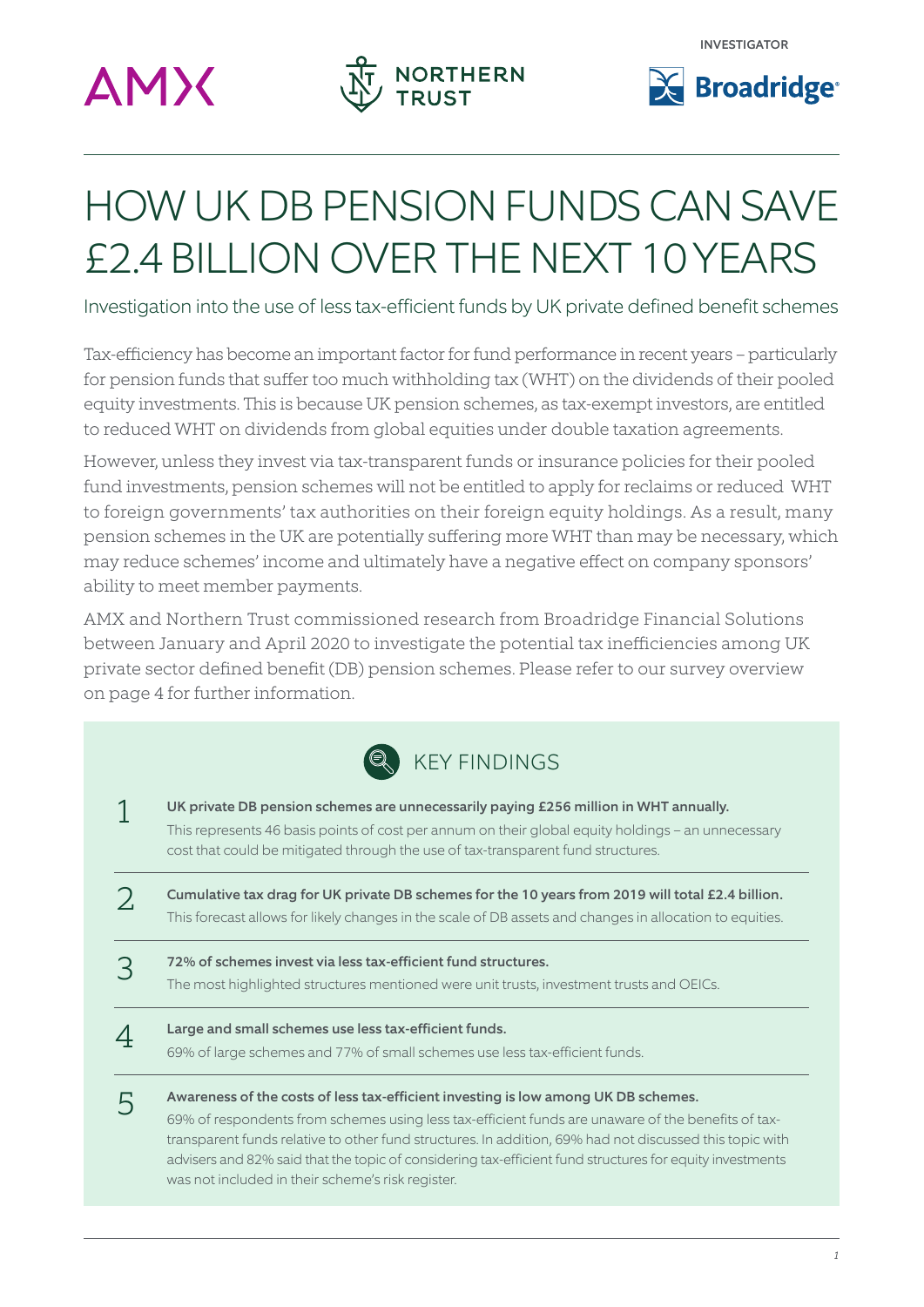## LESS TAX-EFFICIENT INVESTING REPRESENTS VALUABLE LOST REVENUE

Our findings show private sector DB schemes in the UK unnecessarily suffered more than £250 million in 2019 in withholding tax. Based on these tax inefficiencies, the projected cumulative 'tax drag' for UK DB schemes for the 10 years from 2019 could total £2.4 billion.

This level of tax drag represents valuable lost revenue for UK DB pension schemes and their members.

These findings carry particular urgency against the backdrop of economic conditions caused by the impact of the global COVID-19 pandemic.<sup>1</sup> At time of writing, this has already seen average pension fund values fall by more than 15% in the first quarter of 2020 – the worst quarterly performance on record.2

However, even before the onset of the pandemic, the majority of mature private UK DB schemes were moving into a phase of net cash outflows.

Against the backdrop of a potentially prolonged economic downturn, many schemes collectively face the prospect of widening funding gaps, with some scheme sponsors in potential financial difficulty.



#### FINDINGS IN SUMMARY FROM INVESTIGATION OF NON TAX-EFFICIENT USE BY UK PRIVATE DB SCHEMES

Source: Broadridge Financial Solutions, multiple sources

\*EMEA institutional assets are 72% of total EMEA assets, when including retail/wholesale assets

1. Potential impact of Covid-19 is not included in 10-year forecast 2. *Moneyfacts UK Personal Pension Trends Treasury Report*, reported in FT Adviser, 30 April 2020 3. Local Government Pension Scheme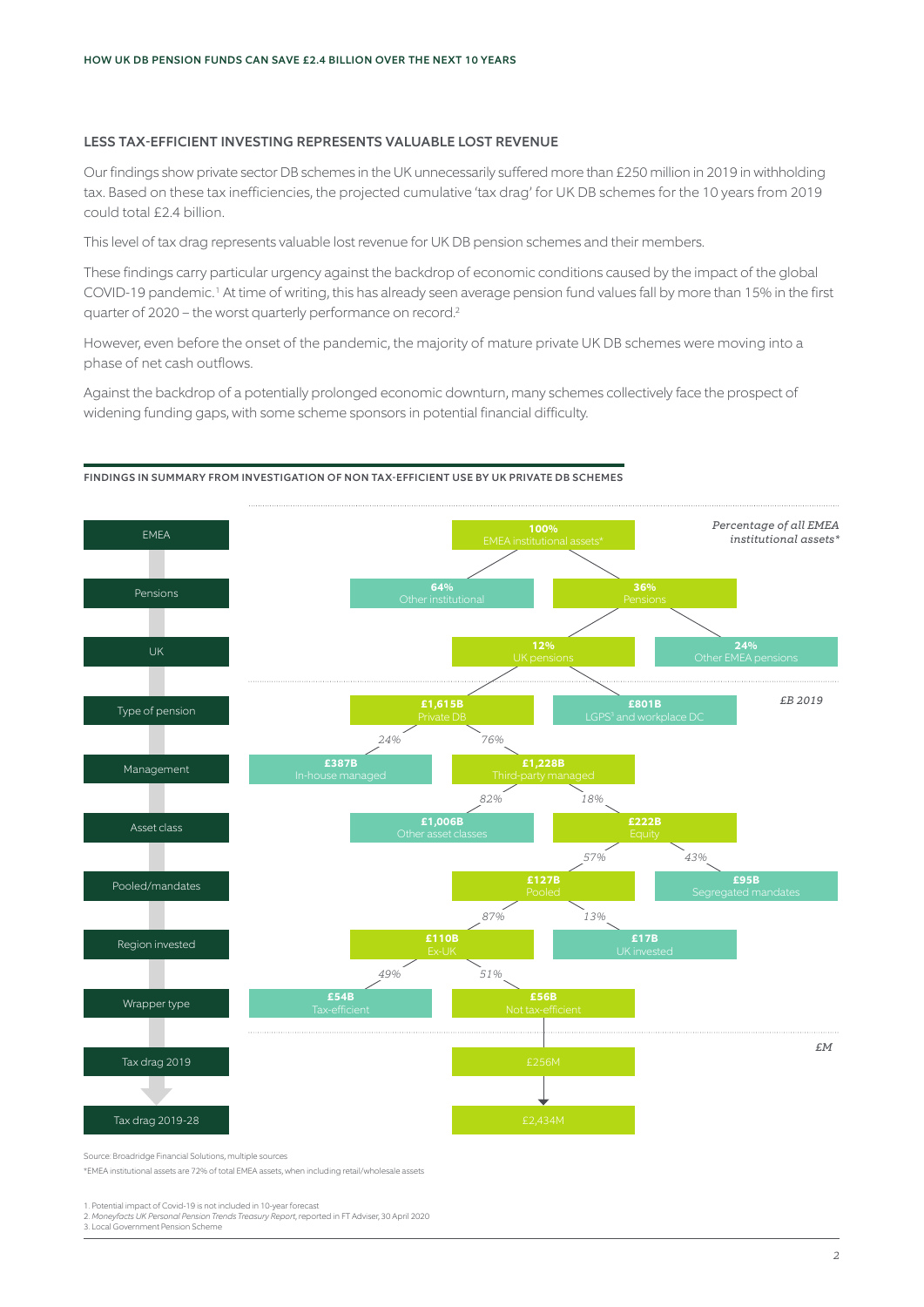#### The solution: Investing via a tax-transparent fund

In order for tax-exempt institutional investors to benefit most effectively from the use of pooling, a tax-transparent fund (TTF) structure is generally recommended. Most TTFs are structured so that, for tax purposes, 'look-through' tax treatment is applied, on a per-investor basis.

The fund's underlying investors can then benefit from double taxation treaty agreements on eligible WHT relief as if the securities were held directly. Switching to a TTF does not require changes to the scheme's asset allocation policy or to their selected managers.

Elimination of tax drag facilitates improvements in investment performance – and even small variations in expenses can, over time, make a significant difference to investment returns.



FORECAST OF TOTAL ASSETS OF UK PRIVATE DB SCHEMES 2019-28 *Including forecast impact of cumulative benefit of tax-efficiency opportunity highlighted in this report.*





Source: Broadridge Financial Solutions Survey of 120 DB schemes

## **CONCLUSION**

Significant scope exists for UK private DB pension funds to improve the tax-efficiency of their equity investments. If they have not already done so, now is the time to begin discussions with their advisers and investment managers about where opportunities exist to enhance the tax-efficiency of their investments – and make use of withholding tax reclaims or relief at source to which they are entitled.

Similarly, asset managers that operate, or are planning to launch, listed equity funds should consider how the use of a TTF may be of benefit. Use of a TTF may offer superior investment returns for investors through the potential reduction in withholding tax drag, compared with that incurred by traditional pooling vehicles such as unit trusts or open-ended investment companies (OEICs).

It is now potentially more cost-effective than ever for asset managers to derive the advantages of tax transparency, while optimising and creating efficiencies across their fund ranges.

AMX can help you invest via a more tax-efficient fund structure. We design and build tax-efficient pooled funds while providing additional governance and operational oversight, and Northern Trust, as global custodian and fund administrator, has long-standing expertise in servicing and structuring European tax-transparent vehicles.

Together, we can help institutional investors access the advantages of investing via tax-transparent funds – and for asset managers, we can help you offer your clients tax-transparent funds easily and efficiently.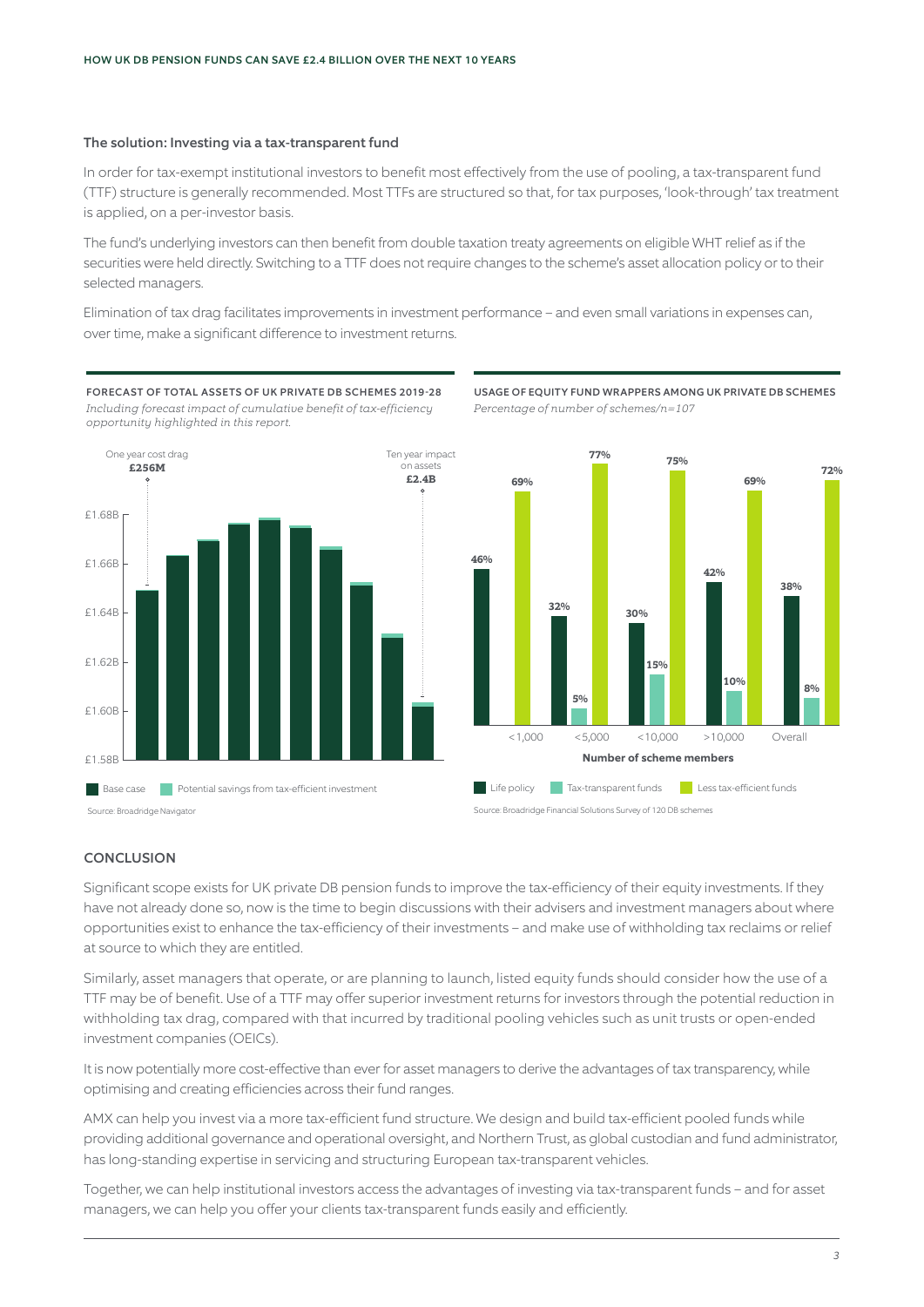

This study aimed to estimate the total value of all less tax-efficient funds held by private DB pension schemes. Based on this, we sought to reveal the extent of the withholding tax being unnecessarily paid on these assets over the course of one year (2019) and the cumulative impact over 10 years.

## PROCESSES AND METHODOLOGY

In order to reach our conclusions, we:

- Identified the value of all pension assets managed in the UK
- Fine-tuned our analysis to UK private DB schemes
- Stripped out in-house managed assets, as tax inefficiency is found in third-party managed assets
- Narrowed our focus to equity assets, as inefficiency arises in this asset class
- Excluded all segregated mandates to focus only on pooled funds and co-mingled assets
- Focused on ex-UK invested funds, as inefficiency does not arise on UK investments
- Identified the proportion in less tax-efficient vehicles

Having identified the total value of all less tax-efficient funds held by UK private DB pension funds, we calculated the tax drag unnecessarily paid in 2019. We then estimated the cumulative drag for the 10 years from 2019 to 2029.

#### Telephone research into UK DB pension schemes

We spoke by telephone to 120 UK private DB schemes, ranging in size from £30 billion to £1 million between February and April 2020. The median size of scheme we spoke to was £1.2 billion. At time of survey, there were 5,422 UK private pensions schemes, which between them hold £1,615 billion in assets. UK pension assets are concentrated in larger schemes: 193 DB schemes with more than 10,000 members (4% of the total) hold 62% of the assets. This sample was intentionally weighted towards schemes with larger memberships, where most assets are held, and represents 28% of UK private DB assets.

In forming conclusions from the survey, we weighted the conclusions to allow for the market- wide distribution of assets. Since schemes with more than 10,000 members make up 62% of total DB assets and they represented only 42% of our survey sample, this weighting had the effect of increasing the influence of the responses of the larger schemes.

## Annual tax drag calculations

The annual tax drag figure of 46 basis points (bps) is calculated based on the largest five investment markets in the MSCI World index:

- US the comparison used for the modelling was an Irish ICAV suffering 30% WHT. If this was modelled against a UK OEIC suffering 15% WHT, this would reduce the bp comparison to 26 bps.
- Japan whilst tax-transparency for UK pension schemes in a UK Authorised Contractual Scheme is recognised in the Japan/UK tax treaty, this has not yet been proven as also applicable to the Irish CCF. This work is in progress and the 0% rate achievable is reflected in the calculation.
- UK as there is generally no withholding tax applied to entitlements, investments in UK equities are little impacted by the choice of investment vehicle.
- France tax relief on French entitlements is generally applied at the level of the fund.
- Switzerland.

Expanding this to all of the markets within the MSCI World index where a tax service (look through and fund level) is offered would increase the savings by 3-4 bps. The 46bps tax uplifted, calculated as described, has been applied to the UK Pension Schemes non-UK equity exposure via tax-inefficient pooled vehicles. However it should be acknowledged that different indices/investment market weightings will yield different results, as will the number of tax transparent investment markets being supported e.g. compared to the MSCI World, the MSCI ACWI yields a slightly lower tax uplift of 41 bps.